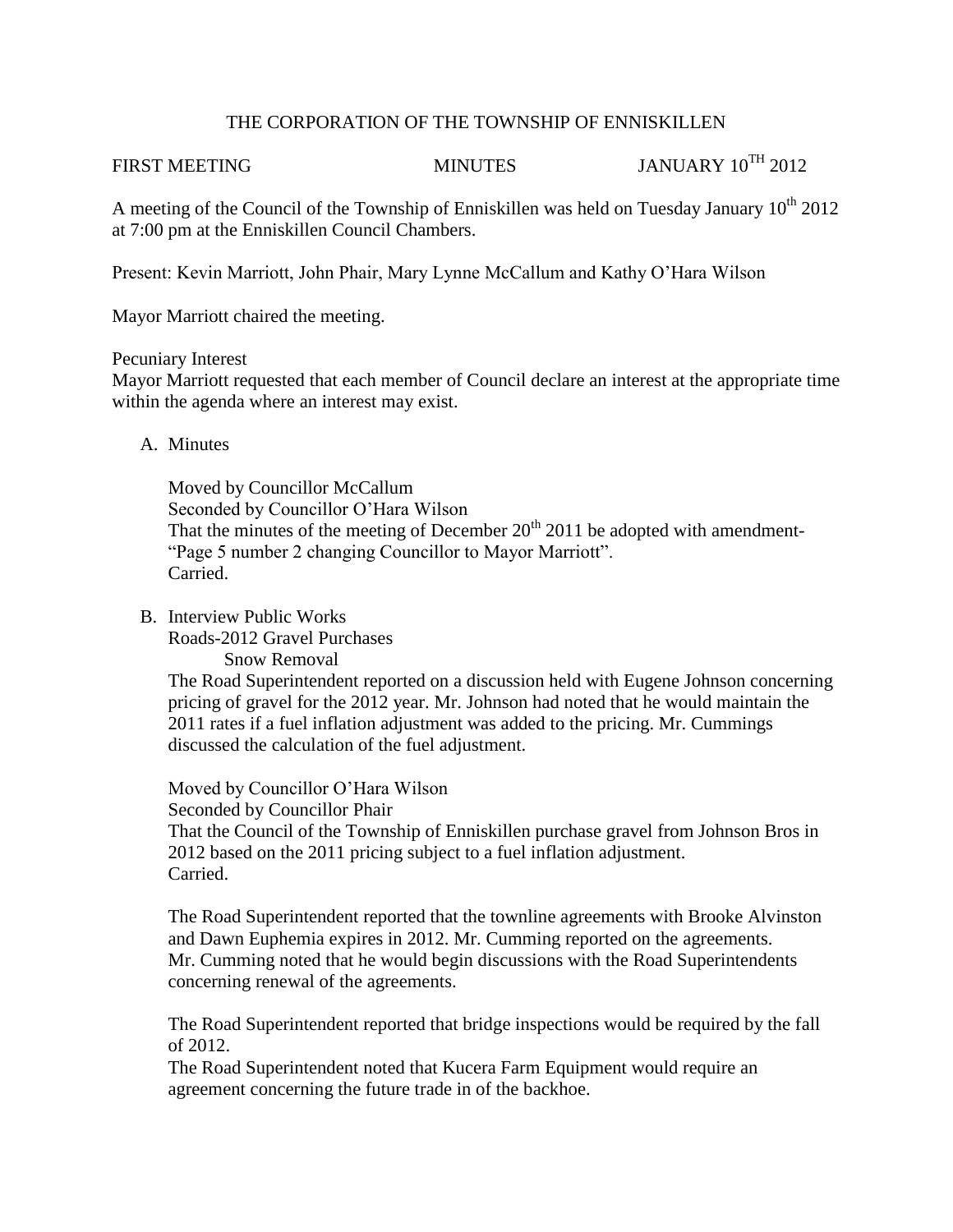Drainage- Request for brushing on the McMurphy Drain by Ken Dobbin Mayor Marriott noted that there was a need for brushing in Lot 26.

 Moved by Councillor O'Hara Wilson Seconded by Councillor McCallum That brushing work be authorized on the McMurphy Drain. Carried.

 Petition for Drainage- C Gray, W Anderson, R Piggott The Clerk reviewed the history of the petition from Carl Gray concerning the creation of a new report under Section 4 of the Drainage Act. Mr. Gray requested a report that would create an outlet for tile for his property.

Moved by Councillor McCallum Seconded by Councillor Phair That the R Dobbin Engineering be appointed to hold a site meeting for the petition from Carl Gray, Wayne Anderson and Ross Piggott. Carried.

Memo Re: McMillan Drain-Lyle Syer

Moved by Councillor Phair Seconded by Councillor O'Hara Wilson That the assessment for Lyle Syer for the McMillan Drain be reduced to 68.65. Carried.

- C. Correspondence for information
	- 1. St Clair Region Conservation Authority
		- 1- 2012 Fees
		- 2- Minutes December 8 2011
	- 2. Accessibility Directorate of Ontario Broader Public Sector Accessibility Planning
	- 3. OGRA/ROMA Conference
	- 4. AMO
		- 1- Court Security and Transportation Costs Upload Starts in 2012
		- 2- Federal Gas Tax Fund Permanent
	- 5. Hydro One pole replacement Churchill Line
	- 6. Federation of Canadian Municipalities- Dec 21-11
	- 7. County of Lambton Notice of Approval of OPA #2 Oil Heritage District
	- 8. Ministry of Agriculture Drainage Infrastructure Program
	- 9. Electrical Safety Authority-Electrical Safety in Your Municipality
	- 10. Ministry of Finance- 2012 Education Tax Rates
	- 11. Hydro One Networks Inc., Lambton to Longwood Transmission Line Upgrade
	- 12. MPAC acting Municipal Relations Representative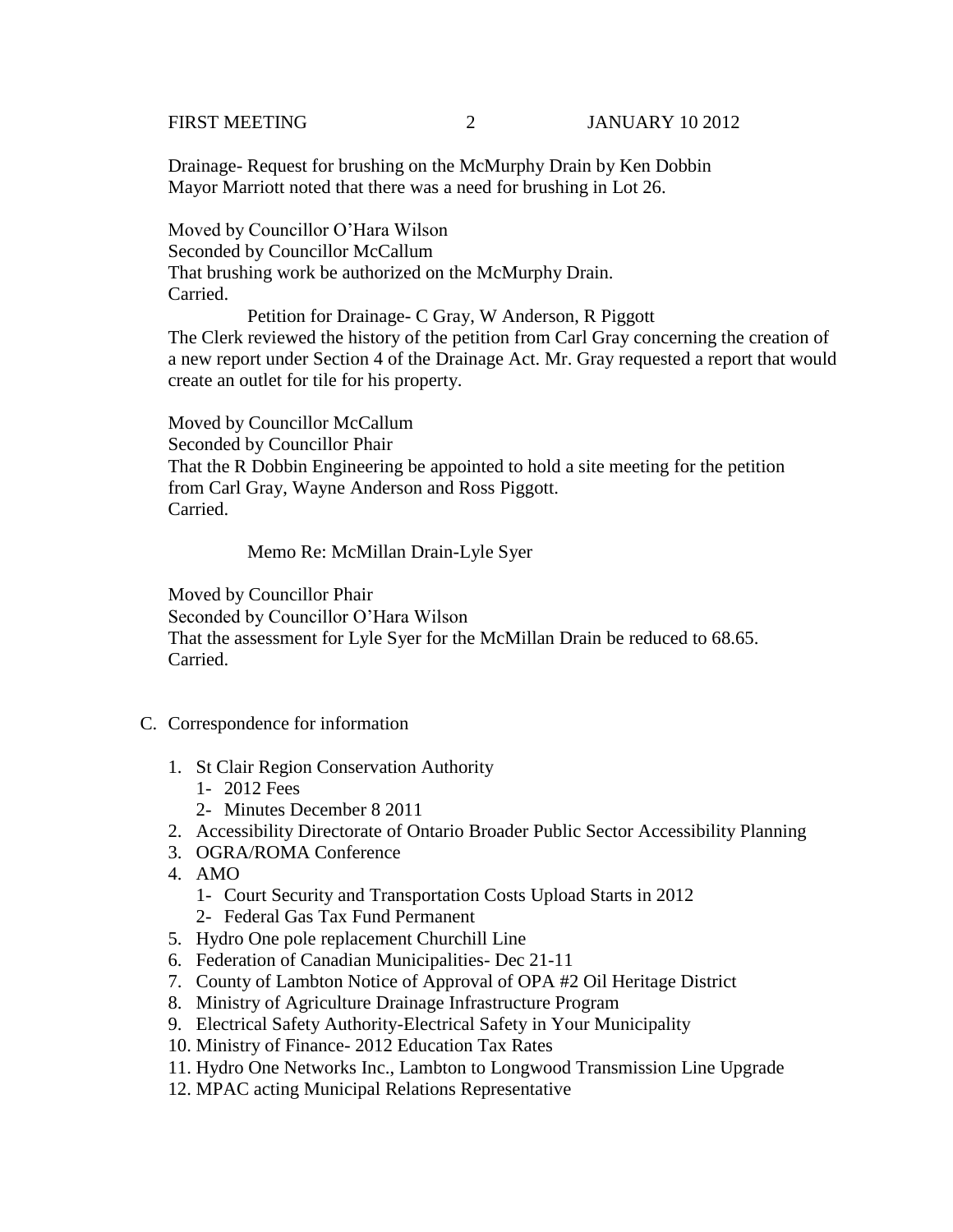# FIRST MEETING 3 JANUARY 10 2012

13. Canadian Press Meaford Volunteer Fire Department-prosecution

Moved by Councillor O'Hara Wilson Seconded by Councillor Phair That correspondence items 1-13 be received and filed. Carried.

- D. Correspondence requiring motions
	- 1. Resolution Carling re: paved shoulders

Moved by Councillor O'Hara Wilson Seconded by Councillor Phair That the resolution of Carling concerning paved shoulders for provincial highways be received and filed. Carried.

2. Resolution Clarington-Regulation of Commercial Fill Operations

Moved by Councillor Phair Seconded by Councillor O'Hara Wilson That the resolution of Clarington concerning regulation of commercial fill operations be supported. Carried.

3. Resolution Nottawasaga Police Services Board- Photo Radar

Moved by Councillor O'Hara Wilson Seconded by Councillor Phair That the resolution of Nottawasaga Police Services Board concerning photo radar be received and filed. Carried.

4. Resolution North Perth –Moratorium on Industrial Wind Towers

Moved by Councillor McCallum Seconded by Councillor O'Hara Wilson That the resolution of North Perth concerning a moratorium on industrial wind towers be supported. Carried.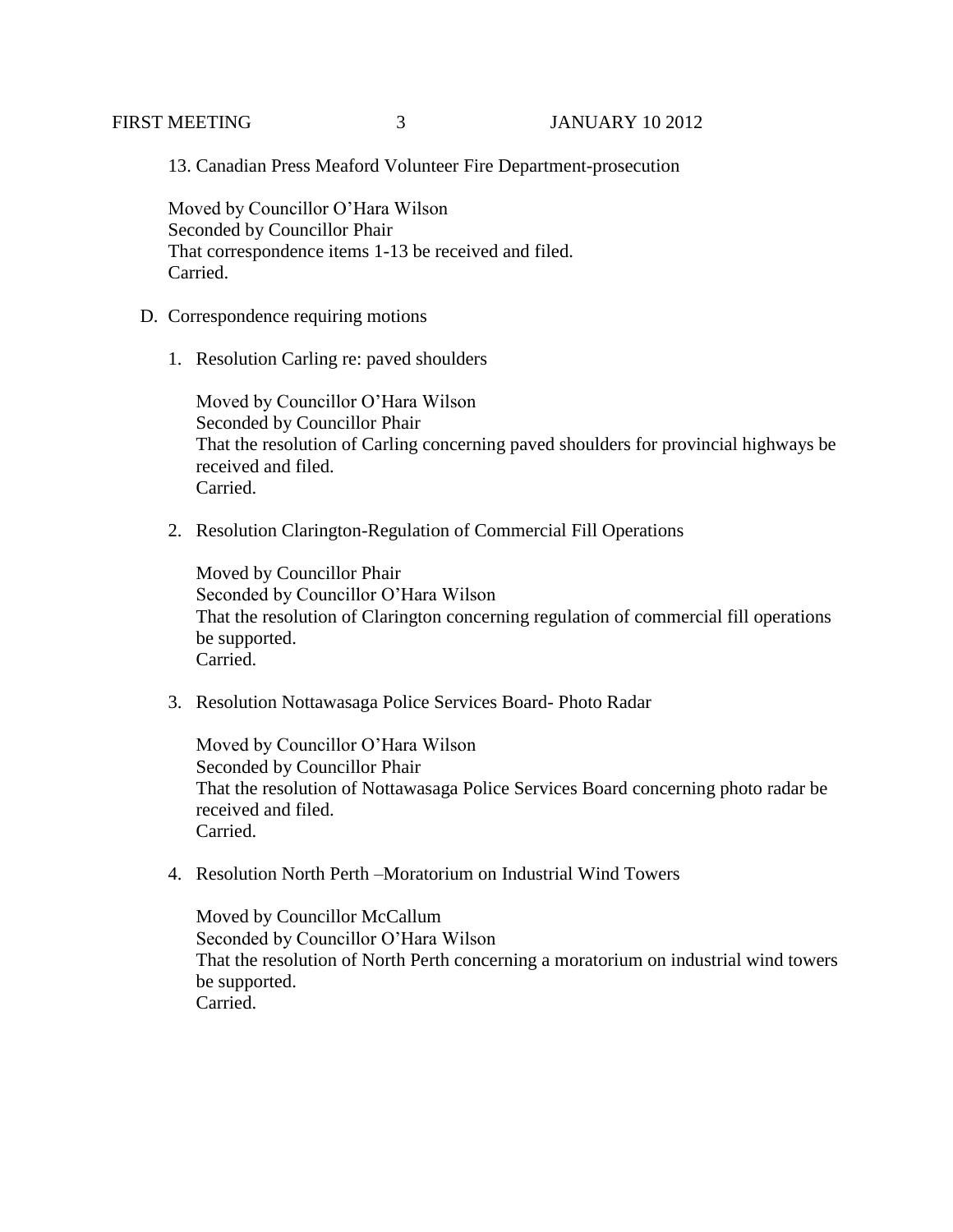5. Resolution Stirling-Rawdon- Green Energy Projects

Moved by Councillor McCallum Seconded by Councillor Phair That the resolution from Stirling-Rawdon concerning local approval of Green Energy Projects be supported. Carried.

E. Accounts

Moved by Councillor O'Hara Wilson Seconded by Councillor McCallum That the accounts be paid as circulated: Cheque: 4161-4202: \$187,149.97 Cheque: 4203-4223: \$31,578.55 Cheque: 4224-4249: \$20,599.18 Carried.

F. Bylaws

1- Bylaw 75 of 2011Howlett's Lane Drains #1, #2-Third reading

Moved by Councillor McCallum Seconded by Councillor Phair That third and final reading be given to Bylaw 75 of 2011. Carried.

- 2- Bylaw 1 of 2012 Confirmation Bylaw
- 3- Bylaw 2 of 2012 Bank Signing Authority
- 4- Bylaw 3 of 2012 Borrowing Bylaw

Moved by Councillor McCallum Seconded by Councillor Phair That first and second reading be given to Bylaw 1, 2 and 3 of 2012. Carried.

Moved by Councillor O'Hara Wilson Seconded by Councillor Phair That third and final reading be given to Bylaw 1, 2 and 3 of 2012. Carried.

Meeting to Consider Braybrook Maw Drain Report 7:30 pm Memo Braybrook Maw Drain

Present: John Kewley, Stuart Kewley and Ross Maw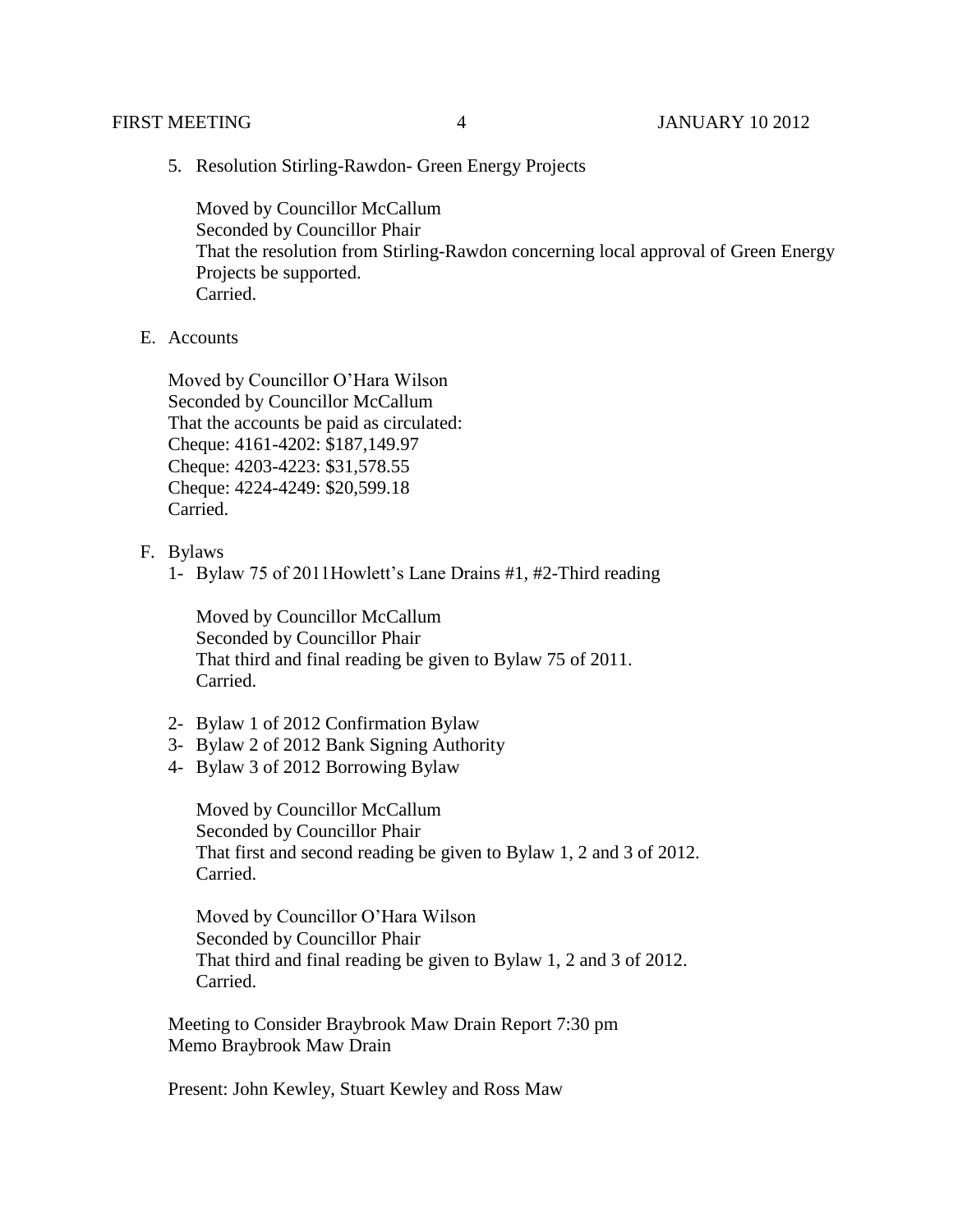The Clerk reported that the new report was prepared at the direction of Council under Section 76 of the Drainage Act. The report revised the schedule of assessment for the drain. No work was proposed on the drain. A new provision was provided for the assessment of the repairs to bridges. The Engineer had prepared a revision to one of the maintenance schedules. Ross Maw had no comment on the drain report.

It was recommended that the Engineer speak to Mr. Kewley in regards to the new report.

Moved by Councillor O'Hara Wilson Seconded by Councillor McCallum That first and second reading be given to Bylaw 4 of 2012 a Bylaw to adopt the Braybrook Maw Drain. Carried.

- G. Other Business
	- 1. Waste Management- Certificate Amendment Progress Drive

Waste Management staff discussed the proposed amendment to the certificate of approval for the Progress Drive recycling plant. The amendment would increase the amount of wastes that could be permitted to be taken to the landfill. The change would permit Waste Management to meet their contractual obligations with the County of Lambton to accept municipal wastes.

A discussion took place in regards to the wastes to be accepted at the Petrolia Landfill in the municipal dumpsters. The Clerk was directed to have a discussion with site manager and submit a list of acceptable materials to Council.

2. Minutes Petrolia North Enniskillen Fire Department December 13 2011

The Clerk noted that the Town of Petrolia had increased the fire truck charge out rates.

Moved by Councillor Phair Seconded by Councillor O'Hara Wilson That the minutes of the Petrolia North Enniskillen Fire Department of December 13 2011 be accepted as circulated. Carried.

- 3. Ministry of Agriculture- Review by Second Valuer
- 4. Memo Council meetings during OGRA conference

The Clerk was instructed to make arrangements with the Ministry of Natural Resources concerning the regulation of fill disposal sites.